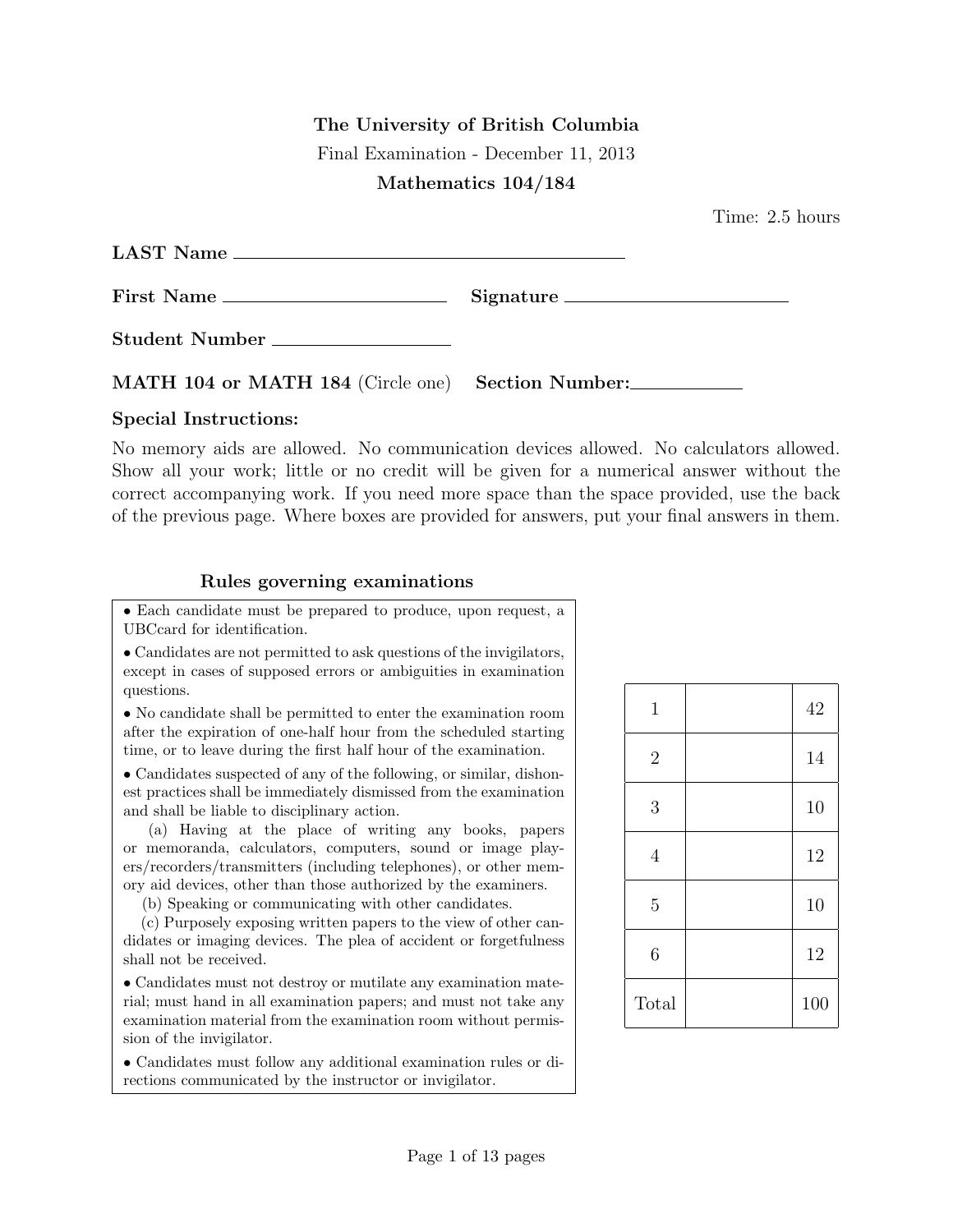[42] 1. Short Problems. Each question is worth 3 points. Put your answer in the box provided and show your work. No credit will be given for the answer without the correct accompanying work, except for multiple choice questions.

(a) Find  $f'(x)$  where  $f(x) = \frac{\sin(x)}{x+5}$  $\frac{\sin(x)}{e^x + 7}$ . Do NOT simplify your answer.

Answer:

(b) Find the value of a for which  $f(x)$  is continuous at  $x = -1$ , where

$$
f(x) = \begin{cases} \frac{x^2 + 3x + 2}{x + 1} & \text{if } x \neq -1, \\ a & \text{if } x = -1. \end{cases}
$$

Answer:

(c) Compute  $\lim_{x\to\infty}$  $9x^2 - 6x + 8$  $\frac{6x+8}{-3x^3+4}$ .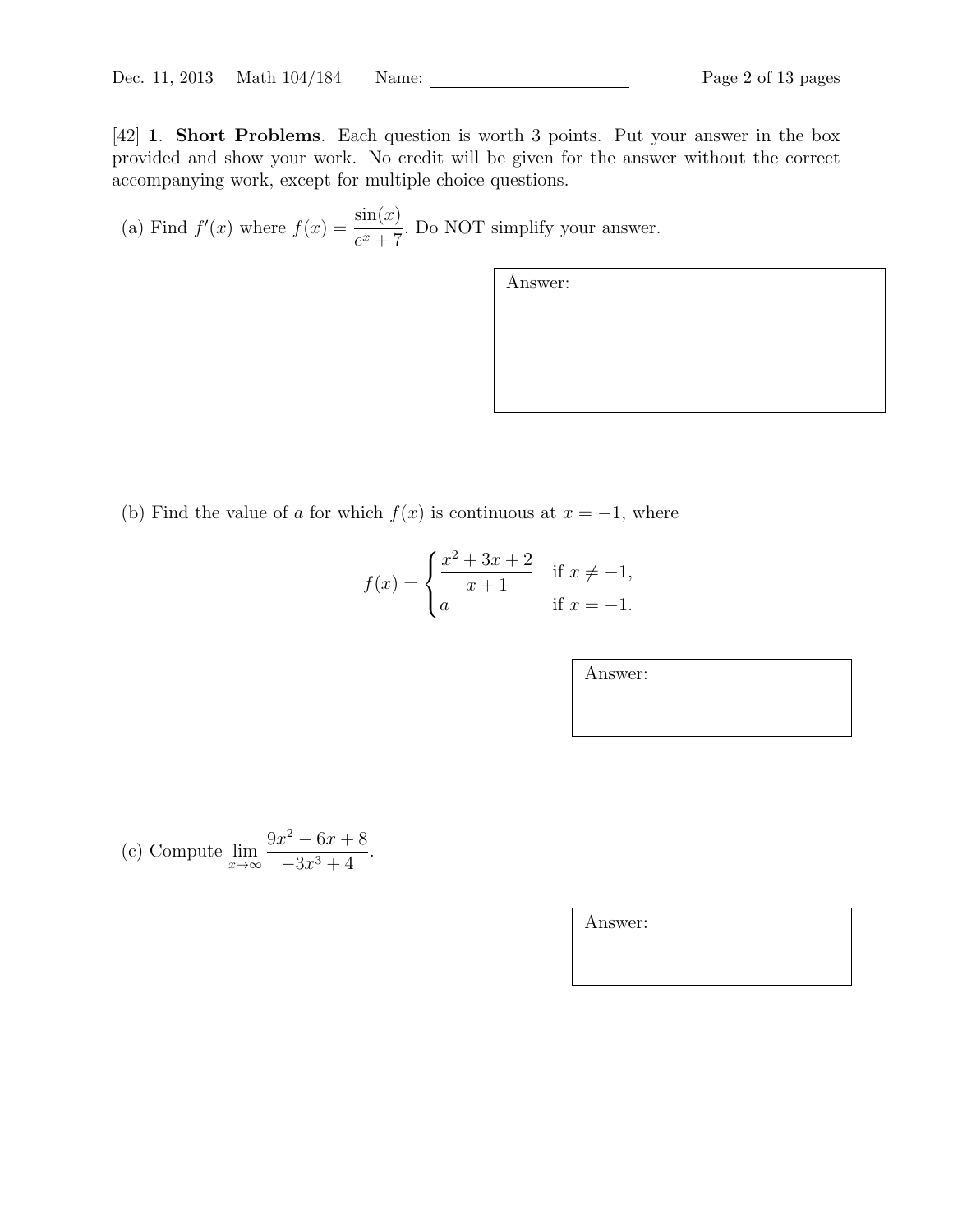(d) Find the slope of the tangent line to  $y = \ln(x^2)$  at  $x = e^2$ .

| Answer: |  |  |
|---------|--|--|
|         |  |  |
|         |  |  |

(e) Find the slope of the tangent line to  $y = x^3 + 3x^2 + 2$  at its point of inflection.

Answer:

(f) If  $y = xy + x^2 + 1$ , find the equation of the tangent line to this curve at the point  $(-1, 1)$ .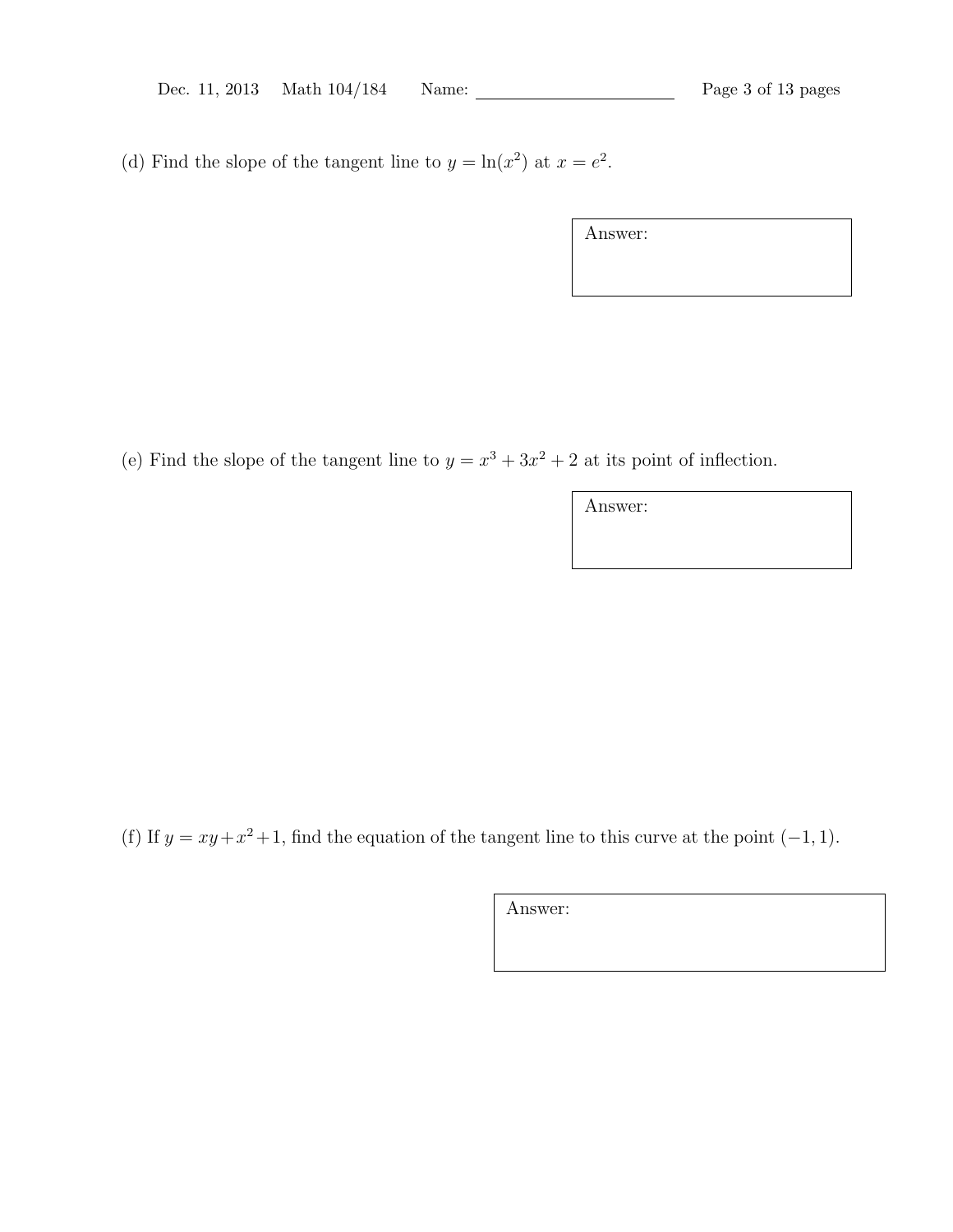(g) Find the interval(s) on which  $f(x) = x +$ 1  $\overline{x}$ is increasing.

Answer:

(h) You borrow 10 thousand dollars from Nick the Shark, who charges you at a fixed rate r that is compounded continuously. If you pay Nick 100 thousand dollars 2 years later, what was the annual rate of interest that he charged? (A calculator-ready form will suffice.)

Answer:

(i) Find an approximation to ln(1.25) by using the linear approximation to  $f(x) = \ln(x)$  at  $a=1$ .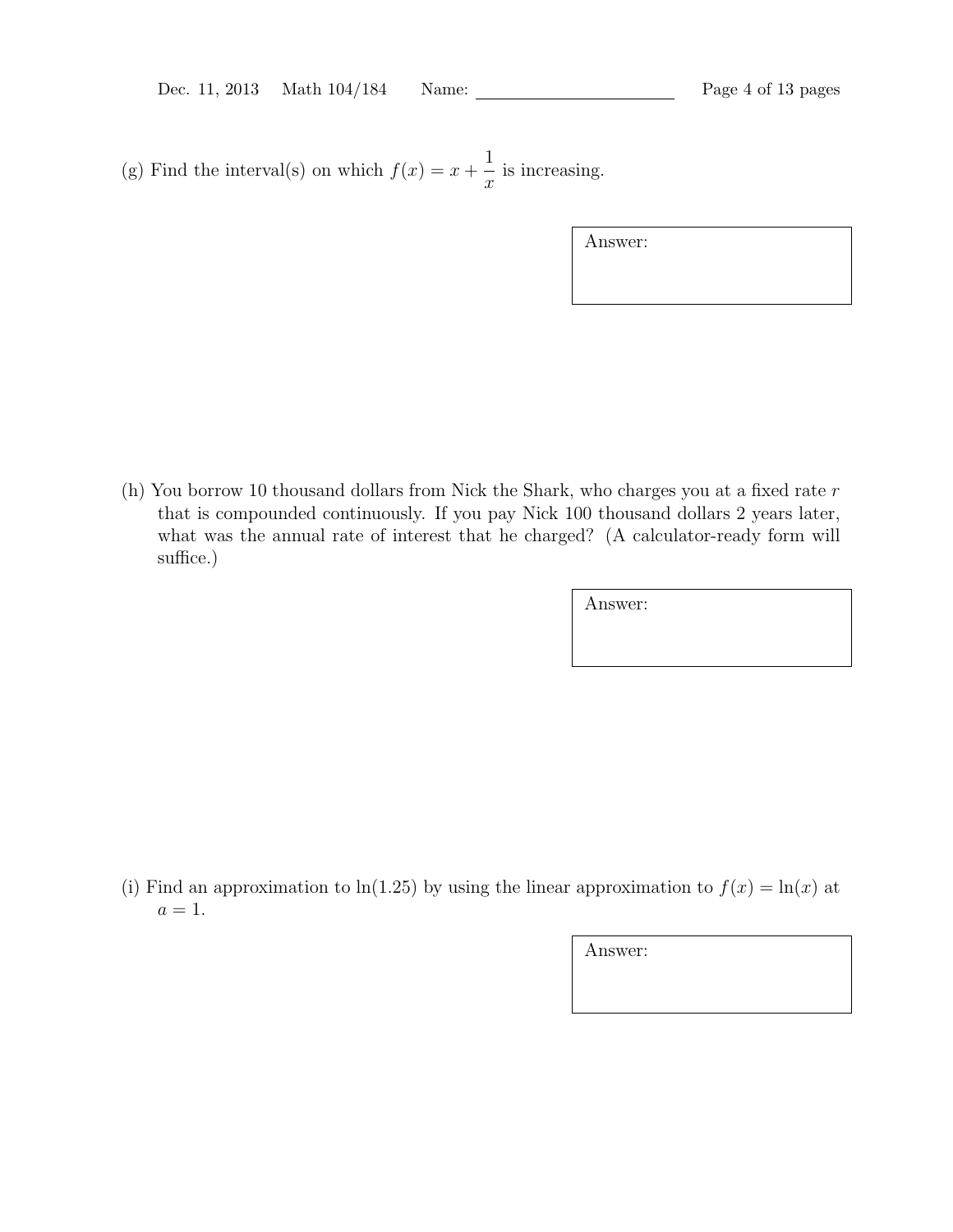- (j) If a function f is continuous for all x and if f has a local maximum at  $(-1, 4)$  and a local minimum at  $(3, -2)$ , which of the following statements must be true?
	- (A) The graph of f has an inflection point somewhere between  $x = -1$  and  $x = 3$ .
	- (B)  $f'(-1) = 0$ .
	- (C) The graph of f has a horizontal asymptote.
	- (D) The graph of f has a horizontal tangent line at  $x = 3$ .
	- $(E)$  The graph of f intersects both axes.

Answer:

- (k) At  $x = 0$ , which of the following is true for the function  $f(x) = x^2 + e^{-2x}$ ?
	- $(A)$  f is increasing.
	- $(B)$  f is decreasing.
	- $(C)$  f is discontinuous.
	- (D)  $f$  has a local minimum.
	- $(E)$  f has a local maximum.

Answer:

- (l) If  $\lim_{x\to a} f(x) = L$ , where L is a real number, which of the following must be true?
	- (A)  $f'(a)$  exists.
	- (B)  $f(x)$  is continuous at  $x = a$ .
	- (C)  $f(x)$  is defined at  $x = a$ .
	- (D)  $f(a) = L$ .
	- (E) None of the above.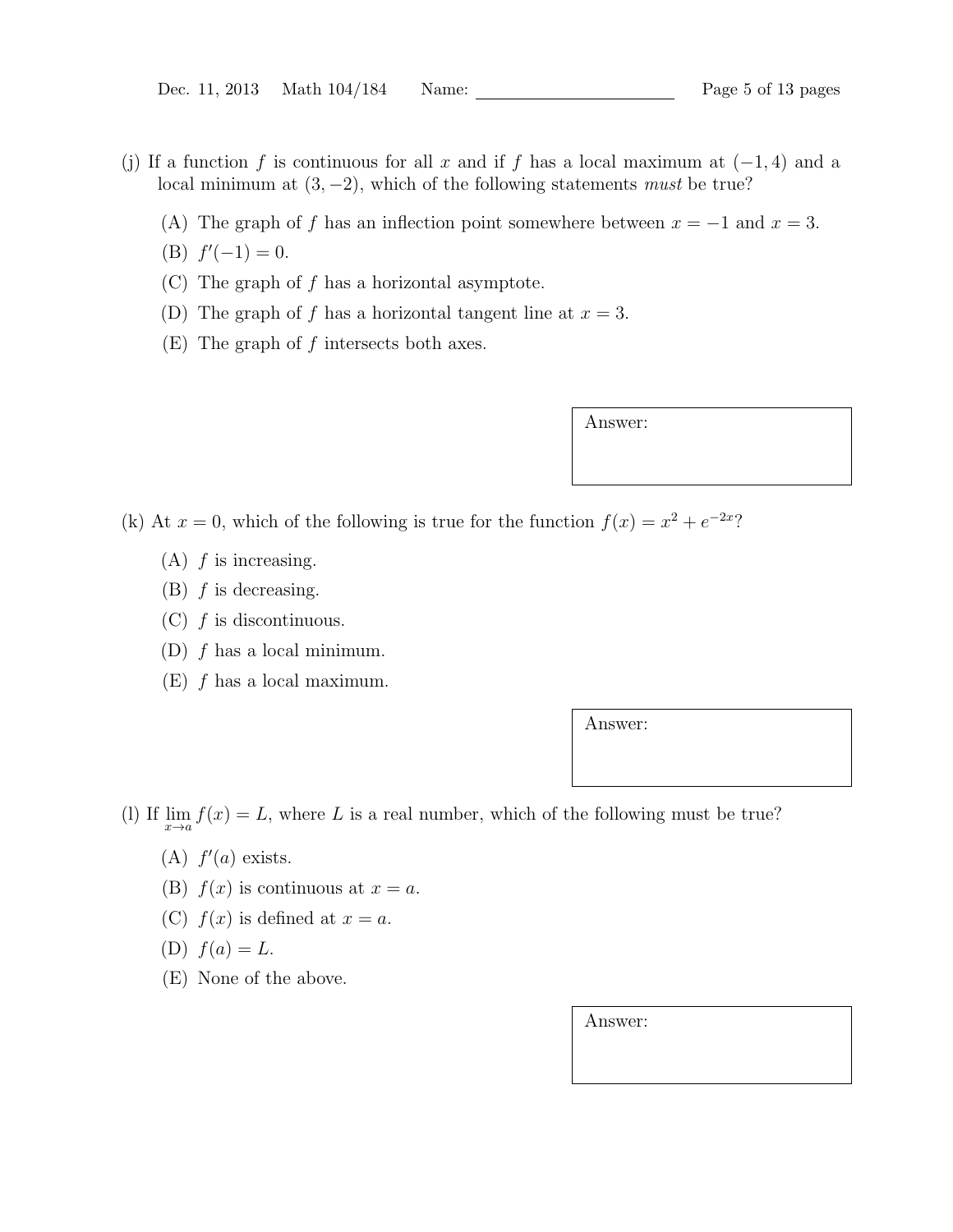- (m) Let f be a differentiable function such that  $f(3) = 2$  and  $f'(3) = 5$ . If the tangent line to the graph of f at  $a = 3$  is used to approximate f(x), then an approximate solution for x to the equation  $f(x) = 0$  is
	- $(A)$   $x = 0.4$
	- (B)  $x = 0.5$
	- (C)  $x = 2.6$
	- (D)  $x = 3.4$
	- (E)  $x = 5.5$

Answer:

- (n) If the base b of a triangle is increasing at a rate of 3 centimetres per second while its height  $h$  is decreasing at a rate of 3 centimetres per second, which of the following must be true about the area A of the triangle?
	- (A) A is always increasing.
	- (B) A is always decreasing.
	- (C) A is decreasing only when  $b < h$ .
	- (D) A is decreasing only when  $b > h$ .
	- (E) A remains constant.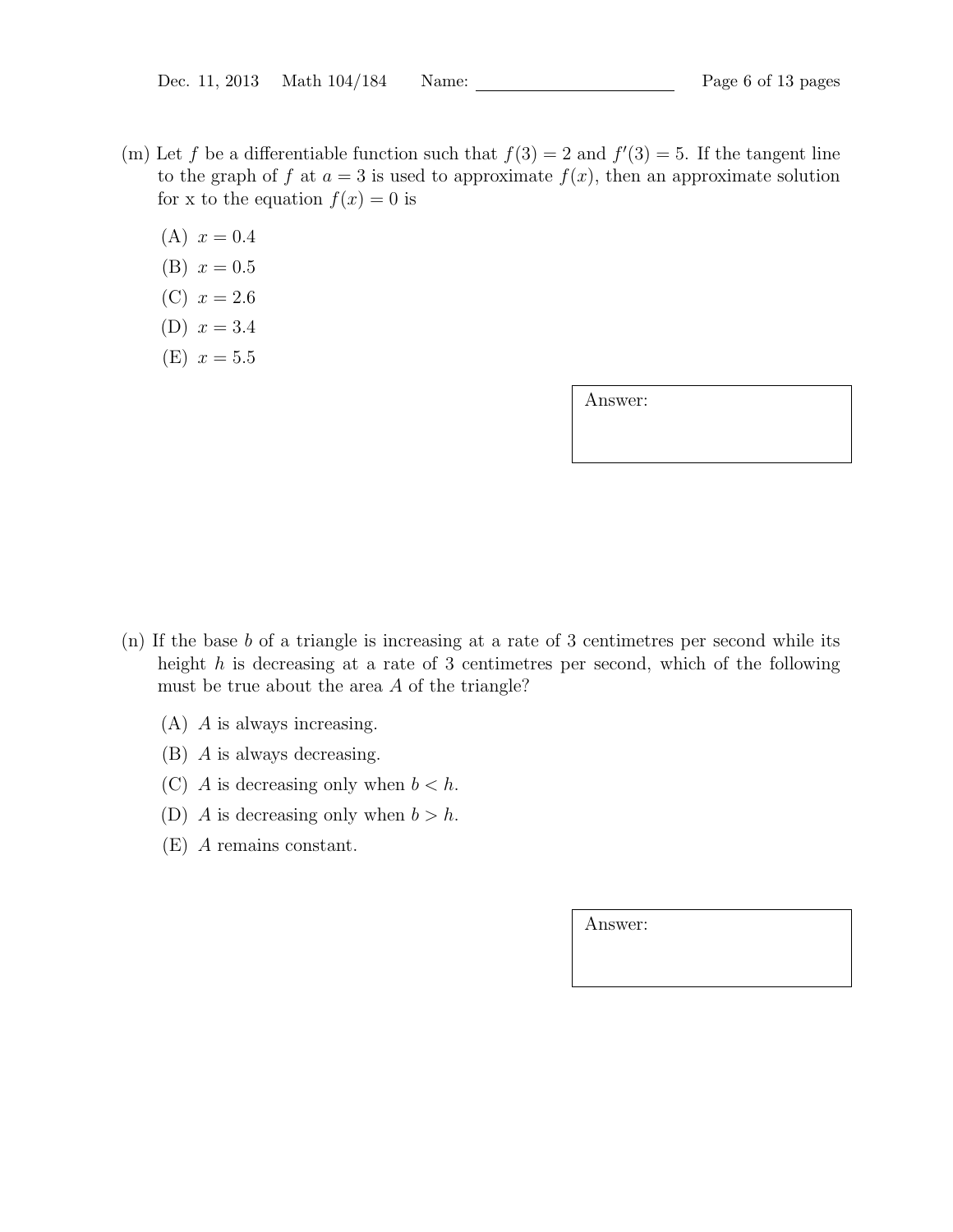Long Problems. In questions 2 - 6, show your work. No credit will be given for the answer without the correct accompanying work.

[14] 2. Consider the function

$$
f(x) = \frac{x^2}{x^2 - 4}.
$$

Its first and second derivatives are given by

$$
f'(x) = -\frac{8x}{(x^2 - 4)^2}, \qquad f''(x) = \frac{8(3x^2 + 4)}{(x^2 - 4)^3}.
$$

(a) Find all x such that  $f'(x) = 0$  or  $f'(x)$  does not exist.

(b) Find all x such that  $f''(x) = 0$  or  $f''(x)$  does not exist.

(c) On which intervals is  $f(x)$  increasing? On which intervals is  $f(x)$  decreasing?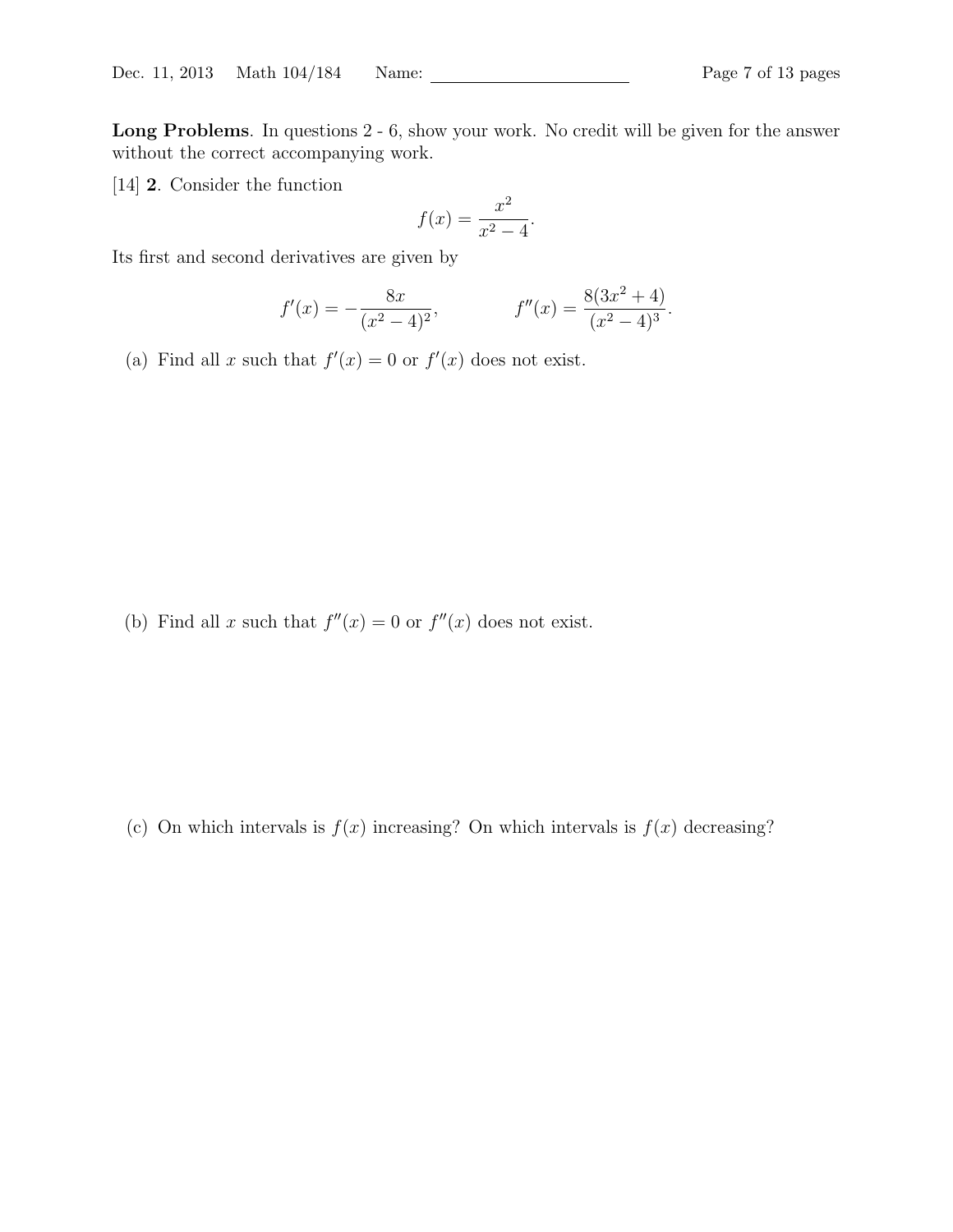(d) On which intervals is  $f(x)$  concave up? On which intervals is  $f(x)$  concave down?

(e) Find the coordinates of all local maxima, local minima, and inflection points. Be sure to indicate which is which.

(f) Find any horizontal and vertical asymptotes of the function  $f(x)$  and write their equations.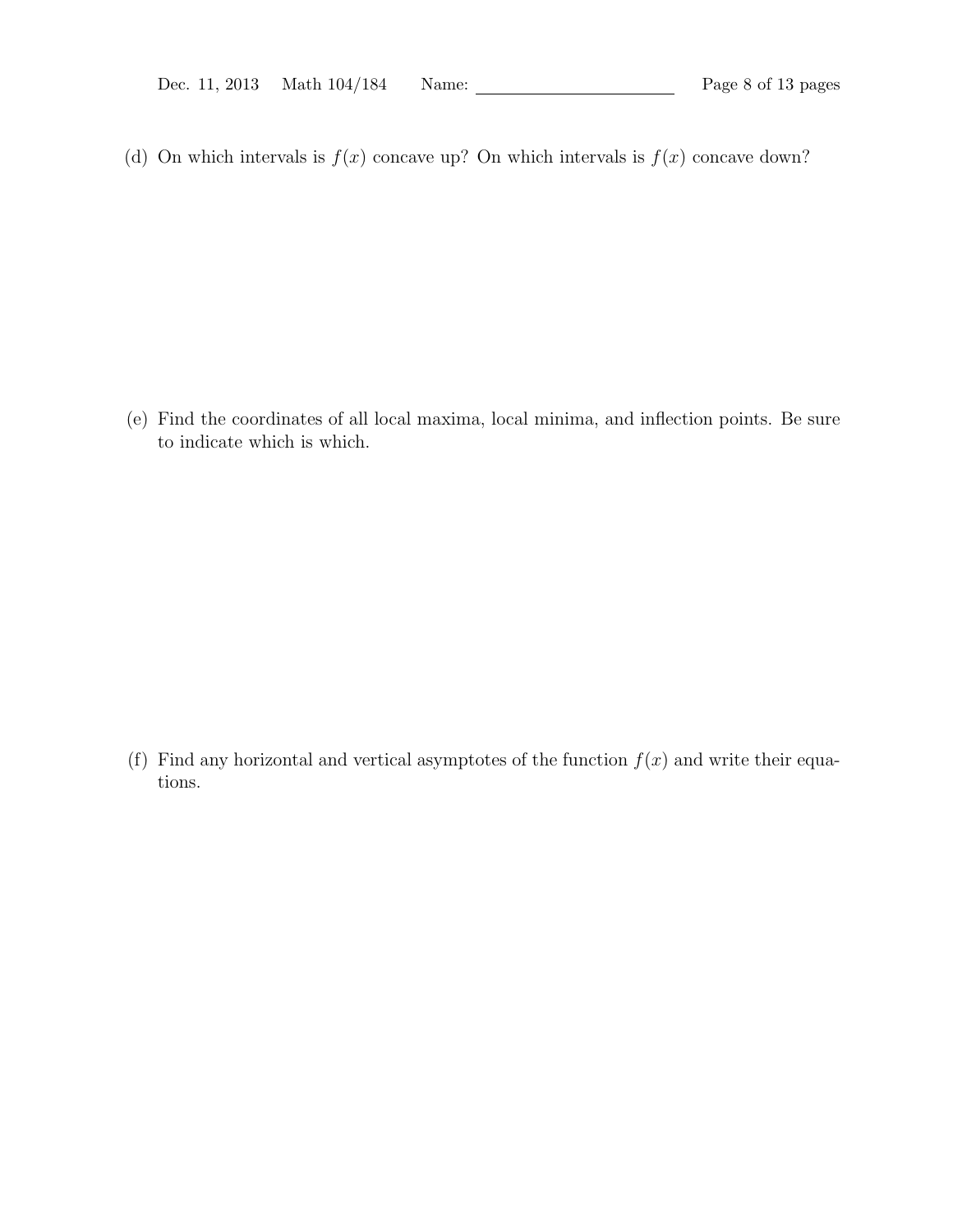(g) Draw the graph of  $f(x)$  on the graph provided. Accurately place all critical points and inflection points, indicate all asymptotes, and make sure your graph correctly shows where  $f(x)$  is increasing and decreasing and correctly shows its concavity.

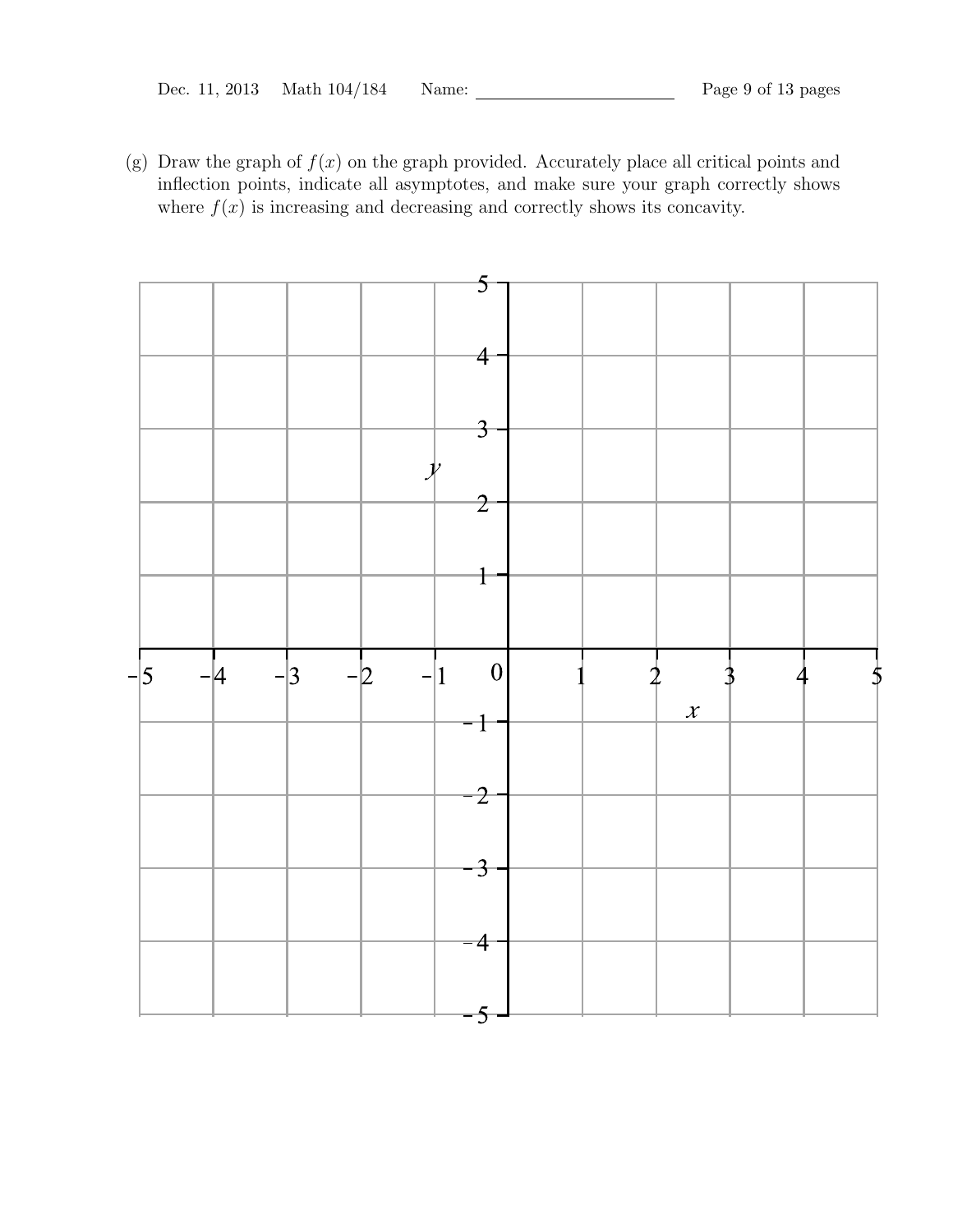[10] 3. Two cylindrical tanks are being filled simultaneously at exactly the same rate. The smaller tank has a radius of 5 metres, and the water rises at a rate of 0.5 metres per minute. The larger tank has a radius of 8 metres. How fast is the water rising in the larger tank? It may be helpful to know that the volume of a cylinder of radius R and height H is  $V = \pi R^2 H$ .

| Answer: |  |  |
|---------|--|--|
|         |  |  |
|         |  |  |
|         |  |  |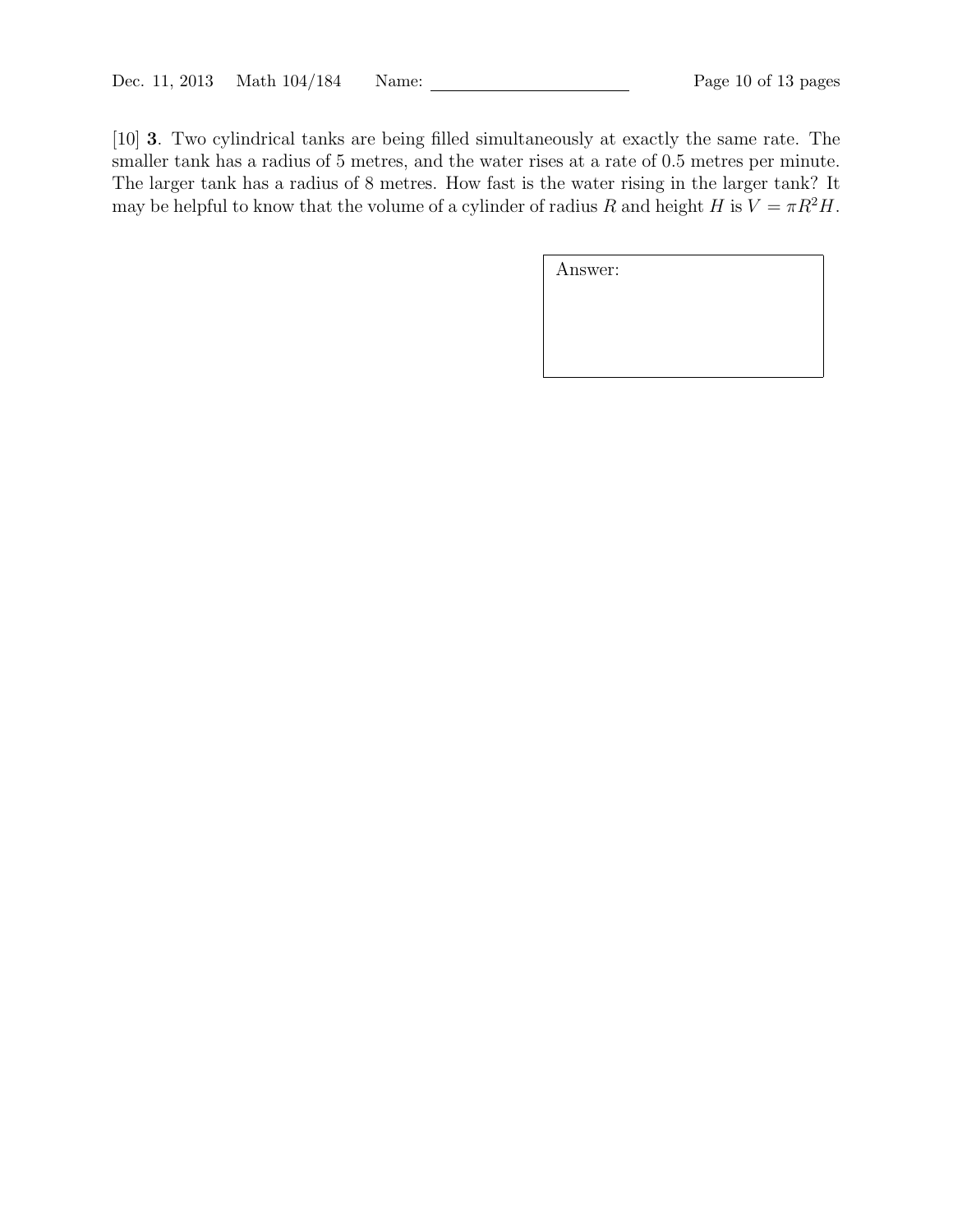[12] 4. A rectangular storage container with an open top is to have volume of 8 cubic metres. The length of its base is twice the width. Material for the base costs \$4.50 per square metre, and material for the sides costs \$6 per square metre. Find the cost of the material for the cheapest such container.

| Answer: |  |  |
|---------|--|--|
|         |  |  |
|         |  |  |
|         |  |  |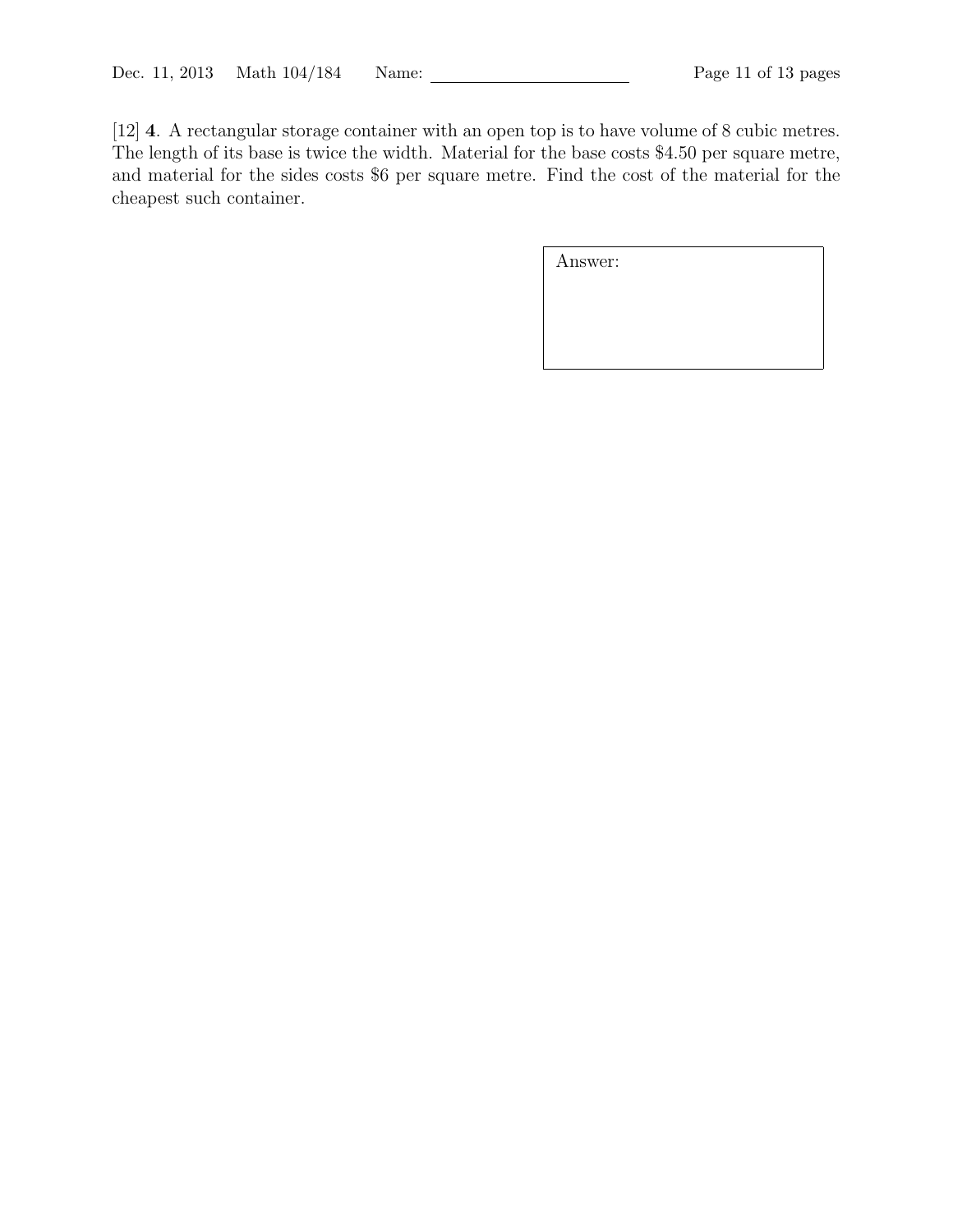[10] 5. Currently 1800 people ride a commuter passenger ferry each day and pay \$4 for a ticket. The number of people  $q$  willing to ride the ferry at price  $p$  is determined by the relationship

$$
p = \left(\frac{q - 3000}{600}\right)^2.
$$

The company would like to increase its revenue. Use the price elasticity of demand  $\epsilon$  to give advice to management on whether it should increase or decrease its price from \$4 per passenger. Recall that  $\epsilon =$ p q  $dq$  $rac{dq}{dp}$ .